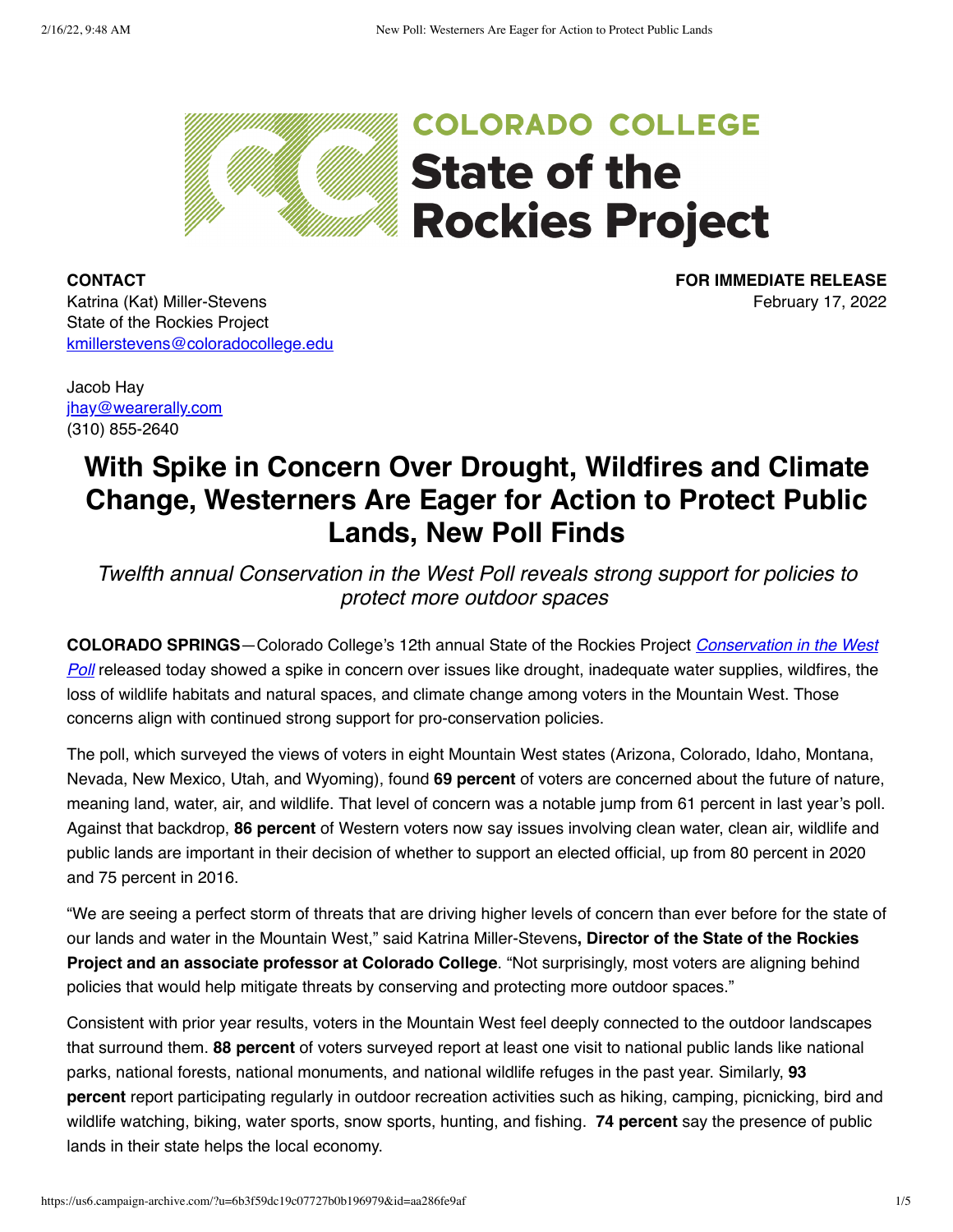At the same time, **48 percent** of voters report making changes to where or when they recreate outdoors because of crowding and **26 percent** adjusted plans because of changes in climate like fires, less snow, or less water. **53 percent** of voters view the loss of natural areas as a very or extremely serious problem, up from 44 percent in 2020 and 36 percent in 2011.

#### *Climate change seen as a threat with voters expressing concern over impacts*

Most voters in the Mountain West, **62 percent**, believe climate change is happening and requires action. Among them, **44 percent** agree climate change is established as a serious problem and immediate action is necessary. Another **18 percent** say there is enough evidence of climate change that some action should be taken. **52 percent** of voters view climate change as a very serious or extremely serious problem, up from 46 percent in 2020 and 27 percent in 2011.

Voters express heightened concern about impacts commonly associated with climate change.

- **79 percent** are concerned about worse air quality due to ozone and smoke.
- **86 percent** are concerned about droughts and reduced snowpack.
- **61 percent** are concerned about extreme weather events like intense storms or floods.
- **69 percent** are concerned about extreme heat.
- **82 percent** are concerned about more frequent and severe wildfires.
- **62 percent** say uncontrollable wildfires that threaten homes and property are a very or extremely serious problem, up from 47 percent in 2020 and 32 percent in 2016.
- **70 percent** say wildfires are more of a problem than ten years ago.

#### *Continued super-majority support for conservation and access efforts*

Westerners' heightened concerns about climate change and its impacts are matched with strong consensus behind proposals to conserve and protect the country's outdoors.

- **77 percent** support setting a national goal of conserving thirty percent of land and inland waters in America, and thirty percent of its ocean areas by the year 2030.
- **80 percent** support creating new national parks, national monuments, national wildlife refuges and tribal protected areas to protect historic sites or areas for outdoor recreation.
- **91 percent** support addressing the backlog of infrastructure repairs, reducing risk of wildfires, and natural resource protection on national public lands such as national parks by providing jobs and training to unemployed people.
- **81 percent** support providing funding to ensure more communities, especially those that have historically lacked access, have safe and nearby parks and natural areas.

Locally, a variety of proposed conservation efforts are popular with in-state voters. In Arizona, **61 percent** of voters support legislation to make permanent the current ban on new uranium and other mining on public lands surrounding the Grand Canyon. **89 percent** of Coloradans agree with protecting existing public lands surrounding the Dolores River Canyon to conserve important wildlife habitat, safeguard the area's scenic beauty, and support outdoor recreation. **79 percent** of Montanans support enacting the Blackfoot Clearwater Stewardship Act to ensure hunting and fishing access, protect stream flows into the Blackfoot River and add eighty thousand acres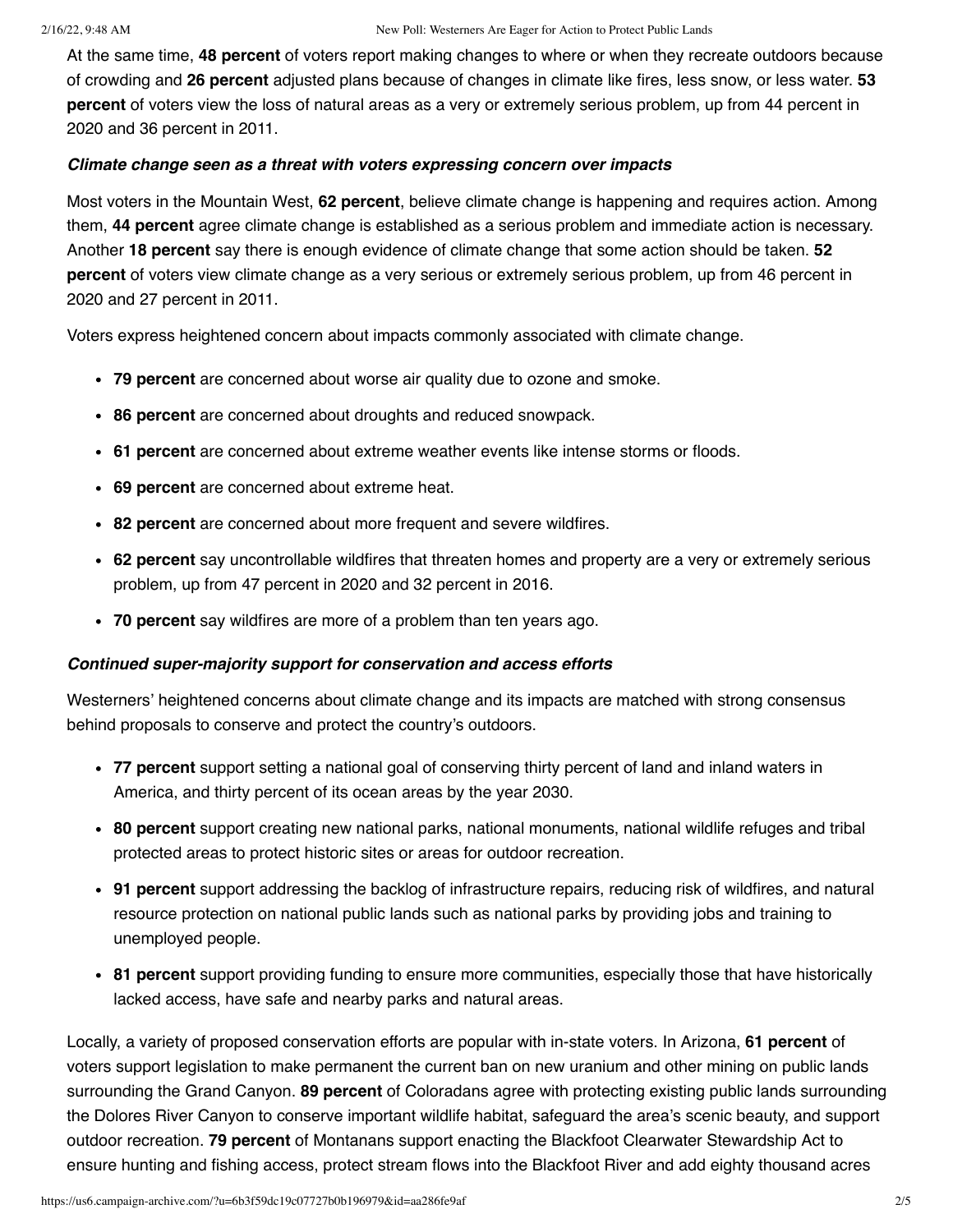#### 2/16/22, 9:48 AM New Poll: Westerners Are Eager for Action to Protect Public Lands

of new protected public lands for recreation areas, along with timber harvest and habitat restoration. In New Mexico, **73 percent** of voters want to designate existing public lands in the Caja del Rio plateau as a national conservation area to increase protections for grasslands and canyons along the Santa Fe river and other smaller rivers flowing into the Rio Grande. **79 percent** of Nevadans want to designate existing public lands in southern Nevada as the Spirit Mountain National Monument to ensure outdoor recreation and help preserve sacred Native sites. In Utah, **60 percent** of voters call President Biden's restored protections for over a million acres of the Bears Ears National Monument "more of a good thing."

#### *Spike in water issues viewed as very and extremely serious problems*

The level of concern among Westerners around water issues spiked in this year's poll. Water issues viewed as very serious or extremely serious problems by voters include drought (**73 percent,** up from 52 percent in 2016) low levels of water in rivers (**73 percent**, up from 55 percent in 2020), inadequate water supplies (**71 percent**, up from 45 percent in 2020), and pollution in rivers, lakes and streams (**56 percent,** up from 42 percent in 2011).

Those concerns translate into strong support for water conservation efforts aimed at addressing water shortage situations in the future by voters in Arizona, Colorado, Nevada, New Mexico, Utah and Wyoming. **81 percent** prefer using water supplies more wisely by encouraging more water conservation, reducing use, and increasing water recycling. By contrast, **14 percent** would rather divert more water from rivers in less populated areas of the state to communities where more people live.

Asked about remote locations, **87 percent** of voters across the survey support increasing federal funding to extend running water and sanitation services to rural areas and tribal communities that currently lack access.

## *Voters seeking a cleaner and safer energy future on public lands*

With oil and gas drilling taking place on half of America's public lands, Western voters are familiar with the harmful impacts and want to ensure their public lands are protected and safe. **43 percent** of voters view the impacts of oil and gas drilling on land, air and water as an extremely or very serious problem.

Turning to solutions, **91 percent** of voters support requiring oil and gas companies to use updated equipment and technology to prevent leaks of methane gas and other pollution into the air. **91 percent** of voters support requiring oil and gas companies, rather than federal and state governments, to pay for all of the clean-up and land restoration costs after drilling is finished. On compensating the public for extraction, **65 percent** of voters support increasing the fees that oil and gas companies pay to have the opportunity to drill on national public lands.

Voters in the Mountain West prefer clean sources of energy. **66 percent** of voters support gradually transitioning to one hundred percent of our energy being produced from clean, renewable sources like solar and wind over the next ten to fifteen years. Asked which sources of energy they want encouraged in their state, solar power and wind power top the list at **61 percent** and **37 percent,** respectively.

Given a choice of public lands uses facing lawmakers, **67 percent** of voters prefer ensuring we protect sources of clean water, air quality and wildlife habitat while providing opportunities to visit and recreate on national public lands. By contrast, **28 percent** of voters would rather ensure we produce more domestic energy by maximizing the amount of national public lands available for responsible oil and gas drilling and mining.

Nearly three-fourths of Western voters want to significantly curb oil and gas development on public lands. **55 percent** think that oil and gas development should be strictly limited on public lands and another **15 percent** say it should be stopped completely. That is compared to **28 percent** of voters in the West who would like to expand oil and gas development on public lands.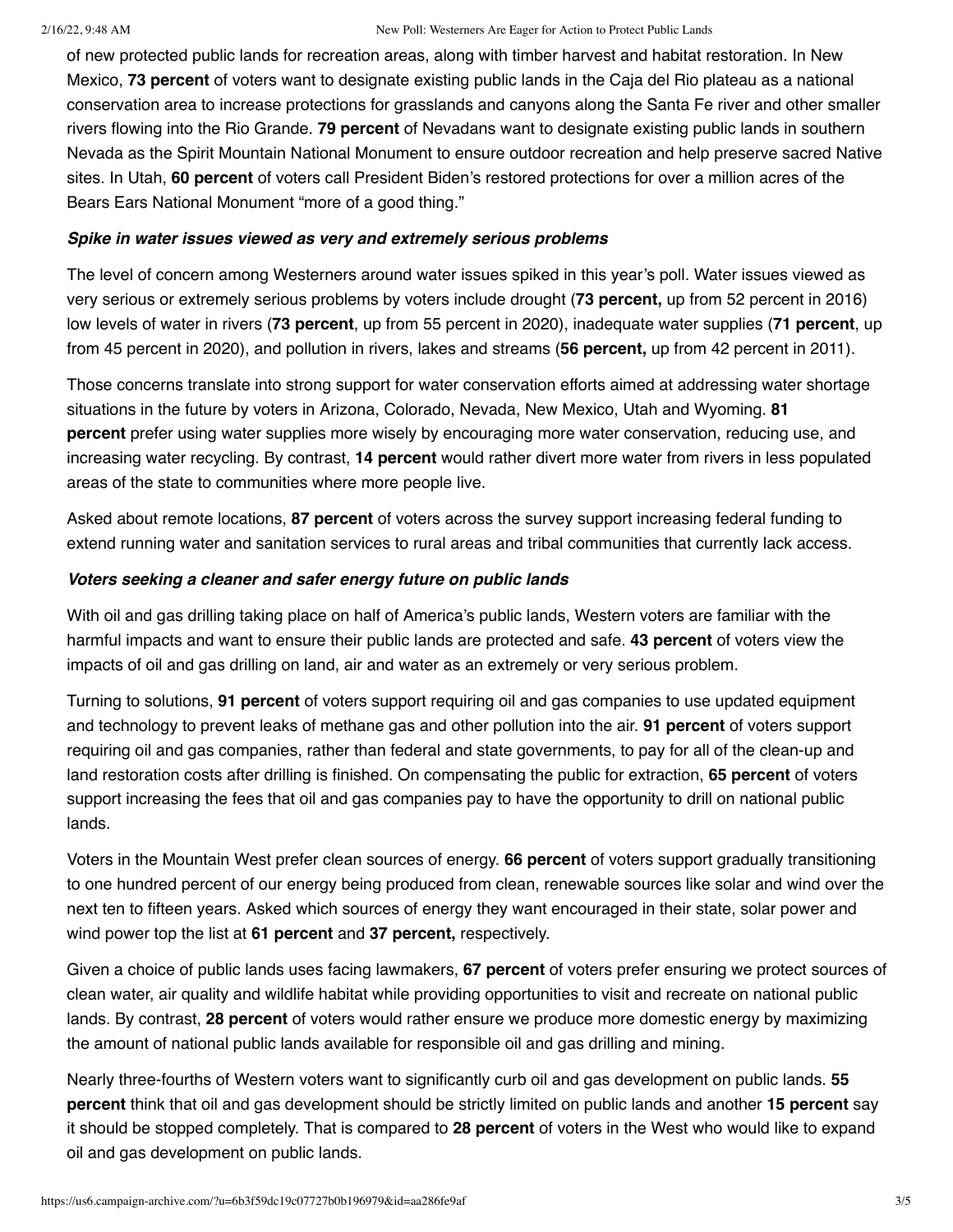## *Black, Latino and Native American voters support conservation at higher levels*

For the second consecutive year the poll examined the intersection of race with views on conservation priorities. Results were separated by responses from Black, Latino, and Native American voters, along with combined communities of color findings. The poll included an oversample of Black and Native American voters in the region in order to speak more confidently about the view of those communities.

The poll found notably higher percentages of Black voters, Latino voters, and Native American voters to be concerned about climate change, pollution of rivers, lakes, and streams, and the impact of oil and gas drilling on our land, air, and water. The poll also found higher levels of support within communities of color for bold conservation policies like protecting 30 percent of the country's lands and waters by 2030, establishing more national public lands and transitioning to one hundred percent renewable energy. Large majorities of Black voters, Latino voters, and Native American voters also believe in climate change and want to see action on it at even higher levels than the overall survey sample.

This is the twelfth consecutive year Colorado College gauged the public's sentiment on public lands and conservation issues. The 2022 Colorado College *Conservation in the West Poll* is a bipartisan survey conducted by Republican pollster Lori Weigel of New Bridge Strategy and Democratic pollster Dave Metz of Fairbank, Maslin, Maullin, Metz & Associates. The survey is funded by the William and Flora Hewlett Foundation.

The poll surveyed at least 400 registered voters in each of eight Western states (AZ, CO, ID, MT, NV, NM, UT, & WY) for a total 3,400-voter sample, which included an over-sample of Black and Native American voters. The survey was conducted between January 5-23, 2022 and the effective margin of error is +2.4% at the 95% confidence interval for the total sample; and at most +4.8% for each state. The full survey and individual state surveys are available on the **State of the Rockies website**.

###

# **About Colorado College**

Colorado College is a nationally prominent four-year liberal arts college that was founded in Colorado Springs in 1874. The College operates on the innovative Block Plan, in which its 2,200 undergraduate students study one course at a time in intensive three and a half-week segments. For the past eighteen years, the college has sponsored the [State of the Rockies Project](https://www.coloradocollege.edu/stateoftherockies/), which seeks to enhance public understanding of and action to address socio-environmental challenges in the Rocky Mountain West through collaborative student-faculty research, education, and stakeholder engagement.

# **About Fairbank, Maslin, Maullin, Metz & Associates**

Fairbank, Maslin, Maullin, Metz & Associates (FM3)—a national Democratic opinion research firm with offices in Oakland, Los Angeles and Madison, Wisconsin—has specialized in public policy oriented opinion research since 1981. The firm has assisted hundreds of political campaigns at every level of the ballot—from President to City Council—with opinion research and strategic guidance. FM3 also provides research and strategic consulting to public agencies, businesses and public interest organizations nationwide.

# **About New Bridge Strategy**

New Bridge Strategy is an opinion research company specializing in public policy and campaign research. New Bridge Strategy is a Republican polling firm that has worked as members of bipartisan research teams and led coalitions across the political spectrum in crafting winning ballot measure campaigns, public education campaigns, and legislative policy efforts. New Bridge Strategy helps clients bridge divides to create winning majorities.